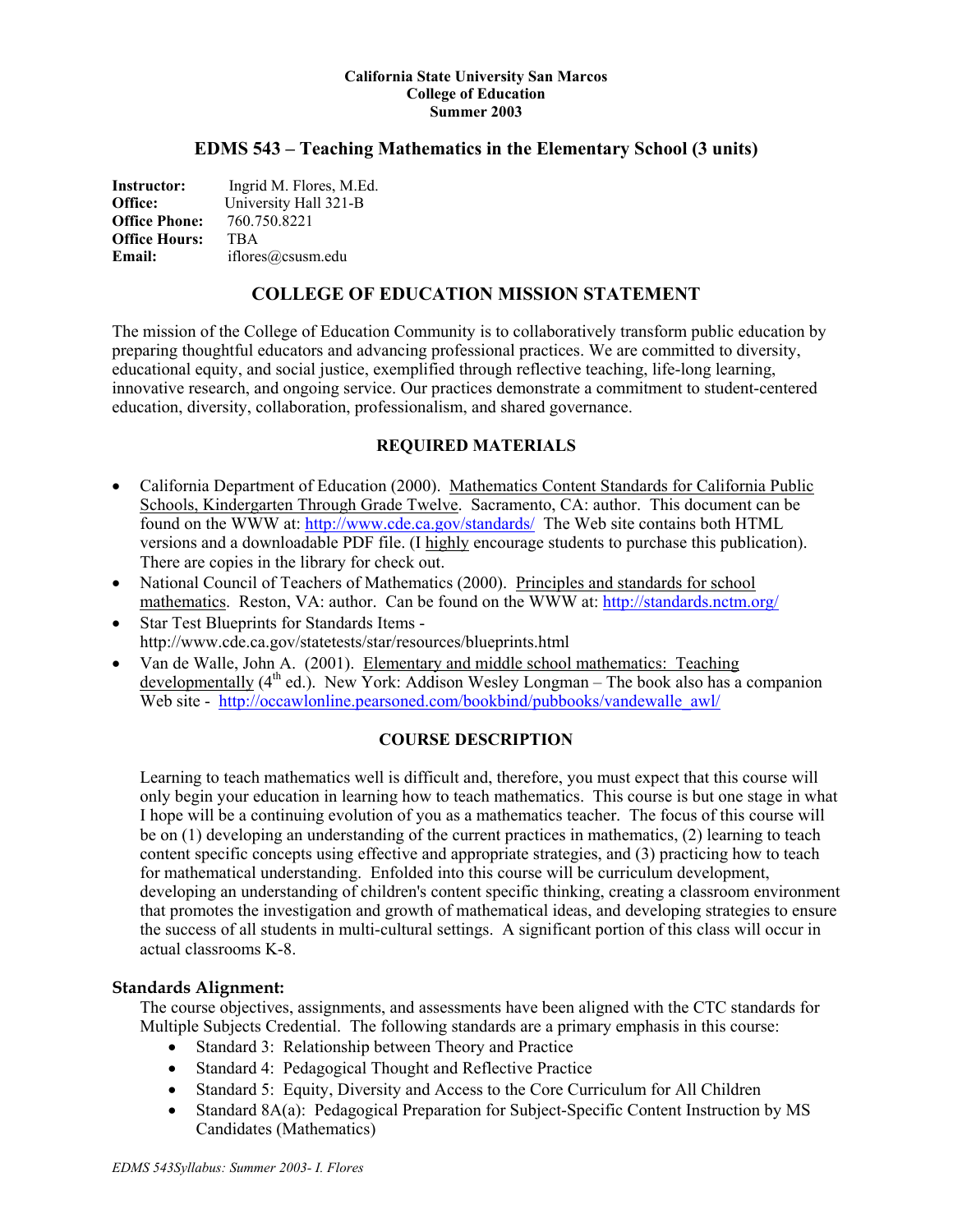## **Teacher Performance Expectation (TPE) Competencies:**

This course is designed to help teachers seeking the Multiple Subjects Credential to develop the skills, knowledge, and attitudes necessary to assist schools and district in implementing an effective program for all students. The successful candidate will be able to merge theory and practice in order to realize a comprehensive and extensive educational program for all students. The following TPE's are addressed in this course:

Primary Emphasis:

- TPE 1a-Subject Specific Pedagogical Skills for MS Teaching (Mathematics)
- TPE 2-Monitoring Student Learning During Instruction
- TPE 3-Interpretation and Use of Assessments
- TPE 4-Making Content Accessible
- TPE 6a-Developmentally Appropriate Practices in Grades K-3
- TPE 6b-Developmentally Appropriate Practices in Grades 4-8
- TPE 6d-Teaching Special Education Populations in General Education Environments
- TPE 8-Learning About Students

#### Secondary Emphasis:

- TPE 5-Student Engagement
- TPE 6d-Developmentally Appropriate Practices for Special Education
- TPE 7-Teaching English Learners
- TPE 9-Instructional Planning
- TPE 10-Instructional Time
- TPE 11-Social Environment
- TPE 13-Professional Growth
- TPE 14-Educational Technology

#### **ASSIGNMENTS**

Detailed assignment sheets (course packet) will be provided for every assignment below. The assignment sheets and the course calendar are attached to this syllabus.

#### **Reading Reflections**

 $(30\%)$  – Every two weeks students will turn in a "meaningful" reflection based on a) reading assignments from the course text and b) class discussions and activities. These reflections should be no more than 4 pages in length (use an "12" font, double-spaced, with **only** your name and class session number as a heading). You should a) clearly articulate your thoughts **on the assigned readings and class discussions and activities** and b) indicate how you plan to apply what you learned from these resources in teaching elementary mathematics. Please do not plagiarize from the readings.

#### **Student Interviews (Critical Assessment Task – CATs)**

(20%) - You will conduct two different student interviews based on questions provided in class. For each interview, you will pose mathematical problems to any one student at a predetermined grade level. The purpose is to get you to begin thinking about students' mathematical understanding, to learn how to effectively pose questions and interpret the meaning of students' answers, and to provide you with an opportunity to interact with students. You may conduct the interviews with another classmate (this is desirable as will be discussed in class).

#### **Mathematical Resources & Lesson (Critical Assessment Task – CATs)**

(35%)– Working in small groups, your team will first compile resources on a predetermined mathematical topic (20%) and then design a lesson that you will present to our class as if we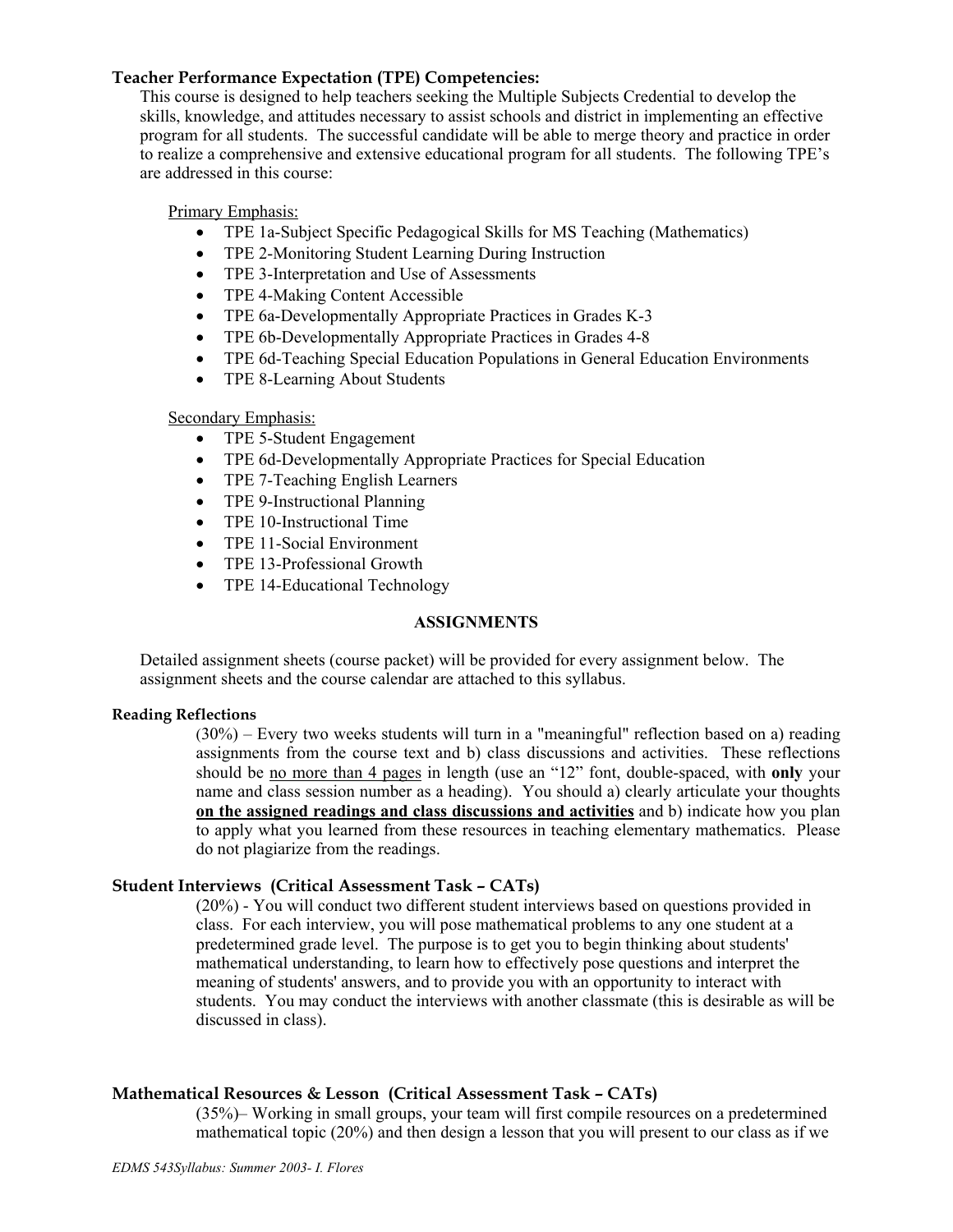were your students (15%). The purpose of this activity is to help you learn how to design effective mathematical activities, to provide you with an opportunity to begin compiling mathematical resources, and to provide an opportunity for you to practice teaching mathematics.

#### **Standards Presentation**

 (10%) **–** You will orally present a group of CA Mathematics Content Standard in class to your cohorts. The standard will be assigned the first day of class.

**Active Participation and Collaboration** (5%) – **Defined as actively engaging in** all **class discussions and activities, students will be evaluated daily. A positive attitude is an important component for establishing the definition for active participation and collaboration. All 5 points or no points are earned in this category.**

**Assignment details and scoring rubrics described above are attached to this syllabus.** 

## **INFUSED COMPETENCIES**

## **CLAD**

In 1992, the College of Education voted to infuse Cross-cultural, Language and Academic Development (CLAD) competencies across the curriculum. The CLAD competencies are attached to the syllabus and the competencies covered in this course are highlighted.

## **Authorization to Teach English Learners**

This credential program has been specifically designed to prepare teachers for the diversity of languages often encountered in California public school classrooms. The authorization to teach English learners is met through the infusion of content and experiences within the credential program, as well as additional coursework. Students successfully completing this program receive a credential with authorization to teach English learners

#### **Special Education**

Consistent with the intent to offer a seamless teaching credential in the College of Education, this course will demonstrate the collaborative infusion of special education competencies that reflect inclusive educational practices.

#### **Technology**

This course infuses technology competencies to prepare our candidates to use technologies, emphasizing their use in both teaching practice and student learning.

#### **ATTENDANCE POLICY**

The attendance policy of the College of Education: Due to the dynamic and interactive nature of courses in the COE, all students are expected to attend all classes and participate actively. At a minimum, students must attend more than 80% of class time, or s/he may not receive a passing grade for the course at the discretion of the instructor. If you miss two class sessions or are late (or leave early) more than three sessions, you cannot receive a grade of "A". If you miss three class sessions, your highest possible grade is a "C+". Should you have extenuating circumstances, contact the instructor as soon as possible. Please discuss with me any extenuating circumstances that will cause you to miss class prior to your absence. Attendance will be taken at each class session. Furthermore, grades on assignments turned in late will be lowered unless **prior arrangements** have been made with the instructor.

#### **PLAGIARISM AND CHEATING**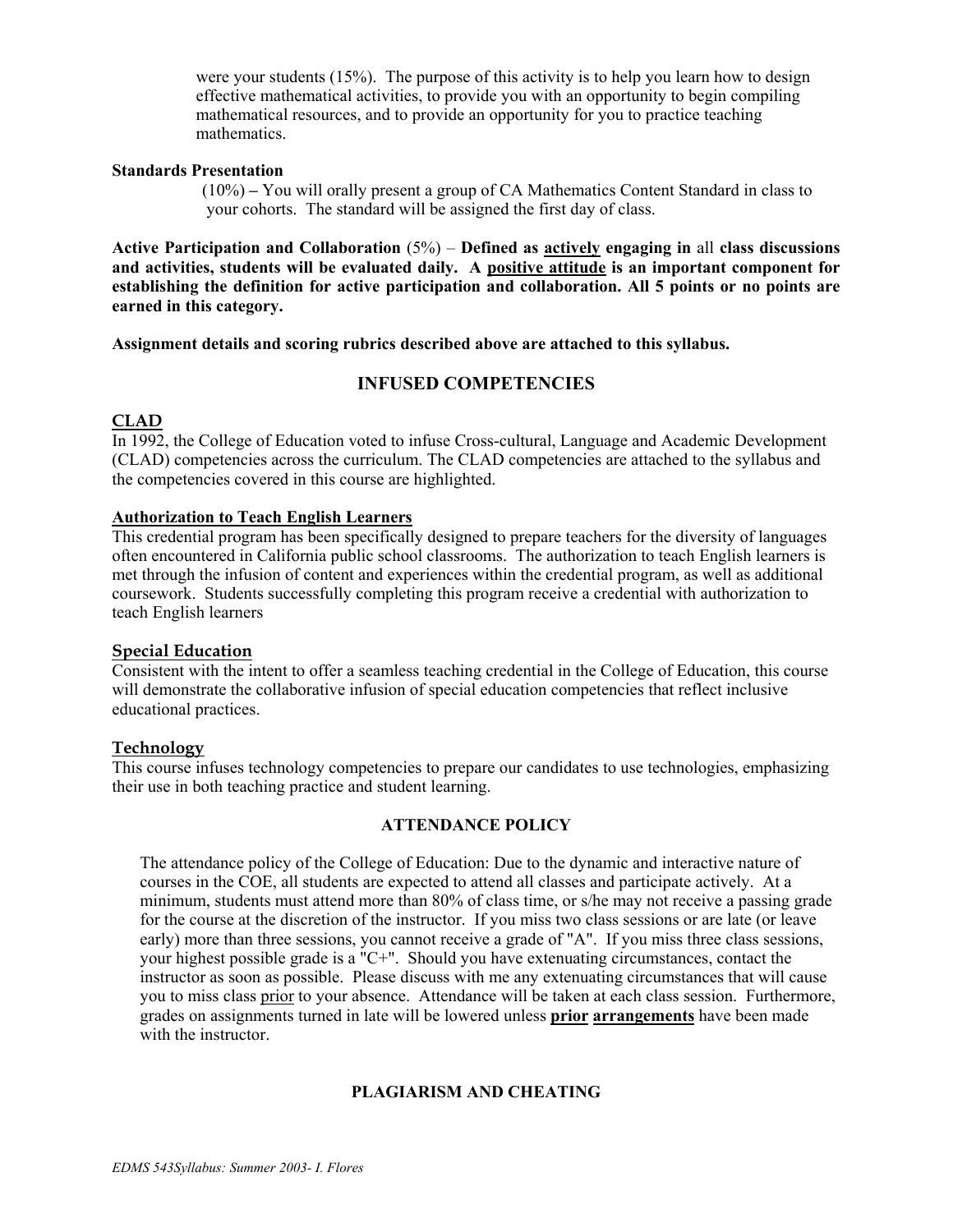Please be sure to read and understand the university policy on plagiarism and cheating, as it will be strictly enforced. Academic dishonestly will not be tolerated and will result in a failing grade for this course and will be reported to the University.

#### **Students with Disabilities Requiring Reasonable Accommodations**

Students are approved for services through the Disabled Student Services Office (DSS). This office is located in Craven Hall 5205 and can be contacted by phone (760) 750-4905, or TTY (760) 750-4909. Students authorized by DSS to receive reasonable accommodations should meet with their instructor during office hours or, in order to ensure confidentiality, in a more private setting.

**GRADING SCALE:** Grades for this course will be based on the following grading scale:

 A.................. 93% - 100 % A-……………90% - 92% B+…………. 88% - 89% B.................. 83% - 87 % B-……….. 80% - 82% C+…………. 78% - 79% C.................. 73% - 77 % C-…………... 70% - 72%

**Remember! You are required to maintain a B average (3.0 GPA) in your teacher education courses to receive a teaching credential in the State of California.**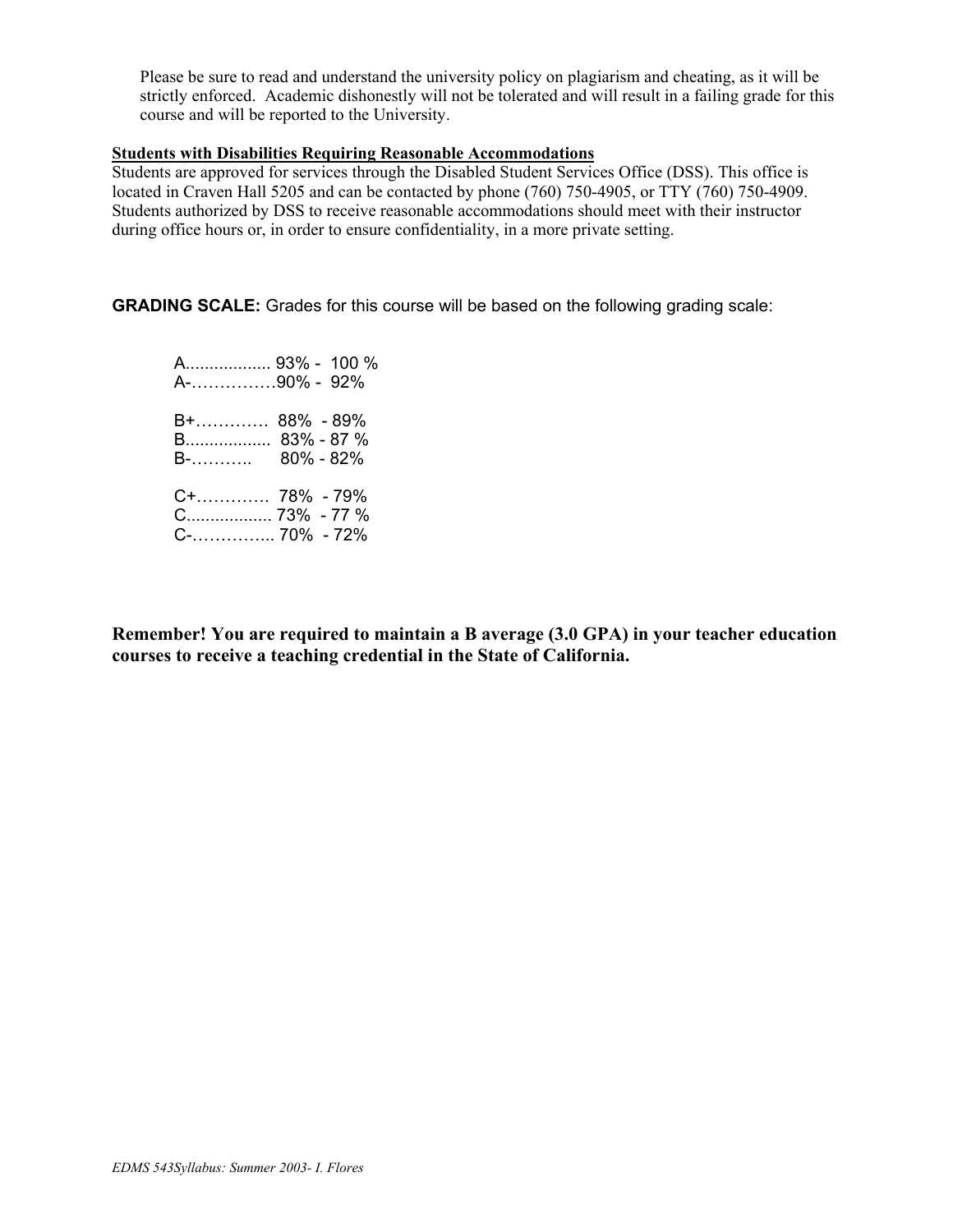| SB 2042 - Authorization to Teach English Learners Competencies |  |
|----------------------------------------------------------------|--|
|----------------------------------------------------------------|--|

| <b>TEST 1: LANGUAGE</b>                                                                                                                             | <b>TEST 2: METHODOLOGY</b>                                                                                                          | <b>TEST 3:</b>                                                                                          |
|-----------------------------------------------------------------------------------------------------------------------------------------------------|-------------------------------------------------------------------------------------------------------------------------------------|---------------------------------------------------------------------------------------------------------|
| <b>STRUCTURE</b>                                                                                                                                    | OF BILINGUAL, ENGLISH                                                                                                               |                                                                                                         |
|                                                                                                                                                     | <b>LANGUAGE</b>                                                                                                                     | <b>CULTURE</b>                                                                                          |
| AND                                                                                                                                                 |                                                                                                                                     | <b>AND</b>                                                                                              |
| <b>FIRST-AND SECOND-</b>                                                                                                                            | DEVELOPMENT,                                                                                                                        | <b>CULTURAL DIVERSITY</b>                                                                               |
| <b>LANGUAGE</b>                                                                                                                                     | <b>AND</b>                                                                                                                          |                                                                                                         |
| <b>DEVELOPMENT</b>                                                                                                                                  | <b>CONTENT INSTRUCTION</b>                                                                                                          |                                                                                                         |
| I. Language Structure and Use:<br><b>Universals and Differences</b><br>(including the structure of<br>English)                                      | I. Theories and Methods of<br><b>Bilingual Education</b>                                                                            | I. The Nature of Culture                                                                                |
| A. The sound systems of language<br>(phonology)                                                                                                     | A. Foundations                                                                                                                      | A. Definitions of culture                                                                               |
| <b>B.</b> Word formation (morphology) *                                                                                                             | <b>B.</b> Organizational models: What<br>works for whom?                                                                            | <b>B.</b> Perceptions of culture                                                                        |
| C. Syntax *                                                                                                                                         | C. Instructional strategies *                                                                                                       | C. Intragroup differences (e.g.,<br>ethnicity, race, generations, and<br>micro-cultures)                |
| D. Word meaning (semantics) *                                                                                                                       | II. Theories and Methods for<br><b>Instruction In and Through</b><br><b>English</b>                                                 | D. Physical geography and its<br>effects on culture                                                     |
| E. Language in context                                                                                                                              | A. Teacher delivery for both English<br>language development and<br>content instruction *                                           | E. Cultural congruence                                                                                  |
| F. Written discourse *                                                                                                                              | B. Approaches with a focus on<br>English language development *                                                                     | II. Manifestations of Culture:<br><b>Learning About Students</b>                                        |
|                                                                                                                                                     |                                                                                                                                     |                                                                                                         |
| G. Oral discourse *                                                                                                                                 | C. Approaches with a focus on<br>content area instruction<br>(specially designed academic<br>instruction delivered in<br>English) * | A. What teachers should learn<br>about their students *                                                 |
| H. Nonverbal communication *                                                                                                                        | D. Working with paraprofessionals *                                                                                                 | B. How teachers can learn about<br>their students *                                                     |
| II. Theories and Factors in First-<br>and Second-Language<br><b>Development</b>                                                                     | III. Language and Content Area<br><b>Assessment</b>                                                                                 | C. How teachers can use what<br>they learn about their students<br>(culturally responsive<br>pedagogy)* |
| A. Historical and current theories<br>and models of language analysis<br>that have implications for second-<br>language development and<br>pedagogy | A. Purpose                                                                                                                          | <b>III. Cultural Contact</b>                                                                            |
| <b>B.</b> Psychological factors affecting<br>first- and second-language<br>development                                                              | B. Methods *                                                                                                                        | A. Concepts of cultural contact                                                                         |
| C. Socio-cultural factors affecting<br>first- and second-language<br>development                                                                    | C. State mandates                                                                                                                   | <b>B.</b> Stages of individual cultural<br>contact                                                      |
| D. Pedagogical factors affecting<br>first- and second-language<br>development *<br>E. Political factors affecting first- and                        | D. Limitations of assessment *<br>E. Technical concepts *                                                                           | C. The dynamics of prejudice<br>D. Strategies for conflict resolution                                   |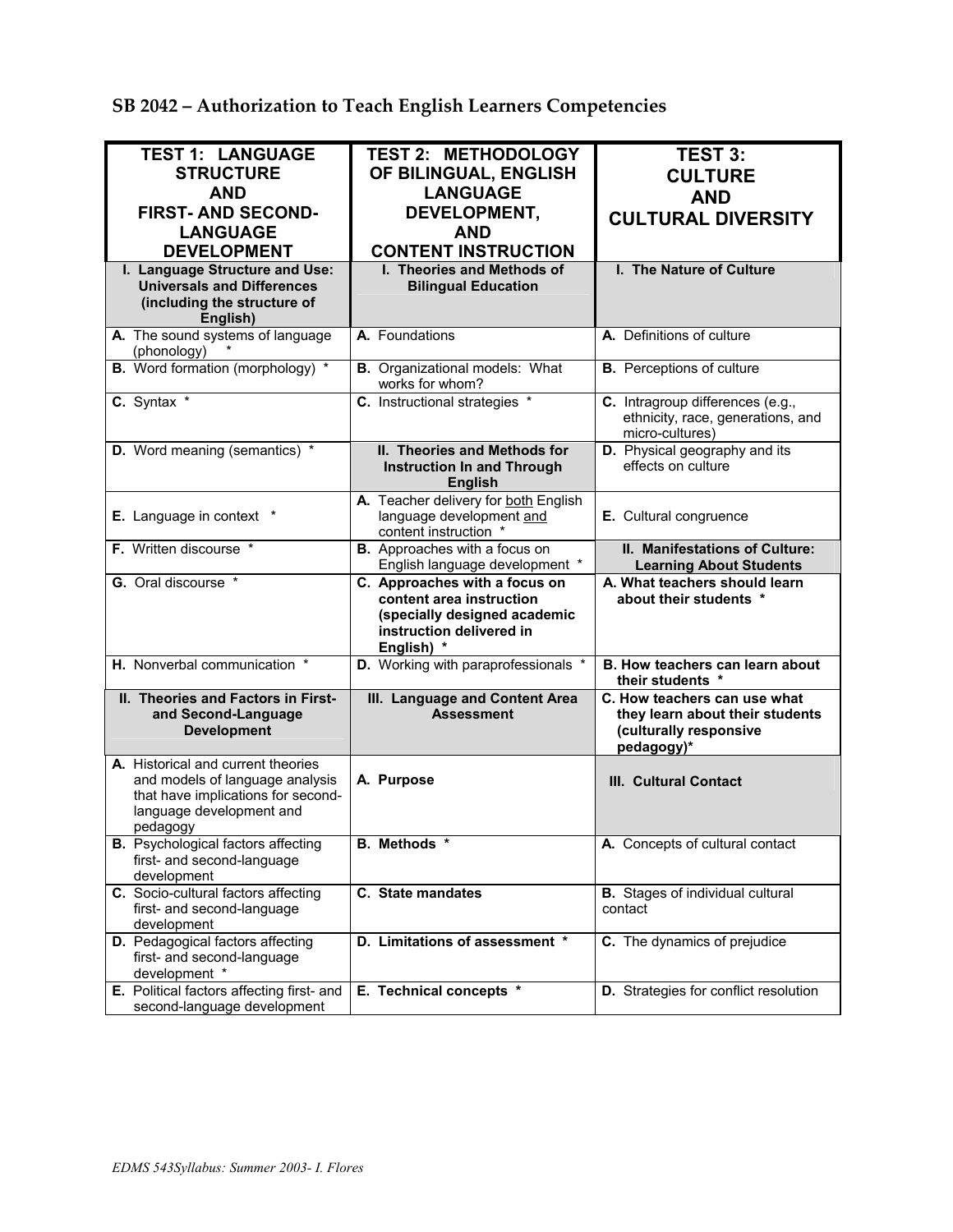#### **STUDENT INTERVIEWS GRADING RUBRIC: EDMS 543**

#### **How are the interview reflections to be completed?**

For each of two interviews, write a meaningful reflection (no more than 2 pages) on:

- 1) the interview process and the results of your interview, as well as
- 2) specific, prescriptive recommendations that you would give your interviewee in light of his/her current level of mathematical understanding. Develop the reflection with an eye to helping your interviewee in terms of making effective instructional decisions for him/her.

Although the reflection should not exceed two pages, it **mus**t answer the following two questions:

- 1. **What specifically did you learn about this child's mathematical understanding?** You should provide ample evidence of knowledge gained from this experience. Be very specific about what it is that your interviewee understands or does not understand and how he/she demonstrated this understanding/lack of understanding.
- 2. **What specifically would you do for this child if you were his/her teacher?** This part of the reflection is clearly related to what was learned about the child by way of the interview. Be very specific and clear about what you would recommend as a follow-up.

#### **For specific details on both of these two discussion points, please refer to "Student Interviewing Guidelines" in your course packet.**

• **As you format your reflection, please bullet the two questions above you are responding to very clearly***.* 

#### **How are the assignments assessed?**

Each interview will be assessed using a generic 5-point scoring rubric and should:

- reflect good depth of understanding of the child's current mathematical level based on the interview problems.
- give specific and clear instructional recommendations for the child.
- be free of grammatical or typographical errors.
- be word processed
- 5 Reflection shows good depth of understanding as well as clear, specific recommendations. The reflection is free of grammatical or typographical errors. Both sections reflect the criteria stated above.
- 4 Reflection shows general depth of understanding and clear, specific recommendations. There may be a very minor grammatical or typographical error. One of the sections is slightly weak on one of the criteria listed above.
- 3 Reflection shows moderate depth of understanding and recommendations are adequate. There may be few grammatical or typographical errors. Both sections are slightly weak or one is very weak.
- 2 Reflection shows little depth of understanding and recommendations are not specific and clear. There may be considerable grammatical or typographical errors. Both sections are substantially weak.
- 1 An attempt at a reflection was submitted. Your name is on the paper.
- 0 No assignment was turned in.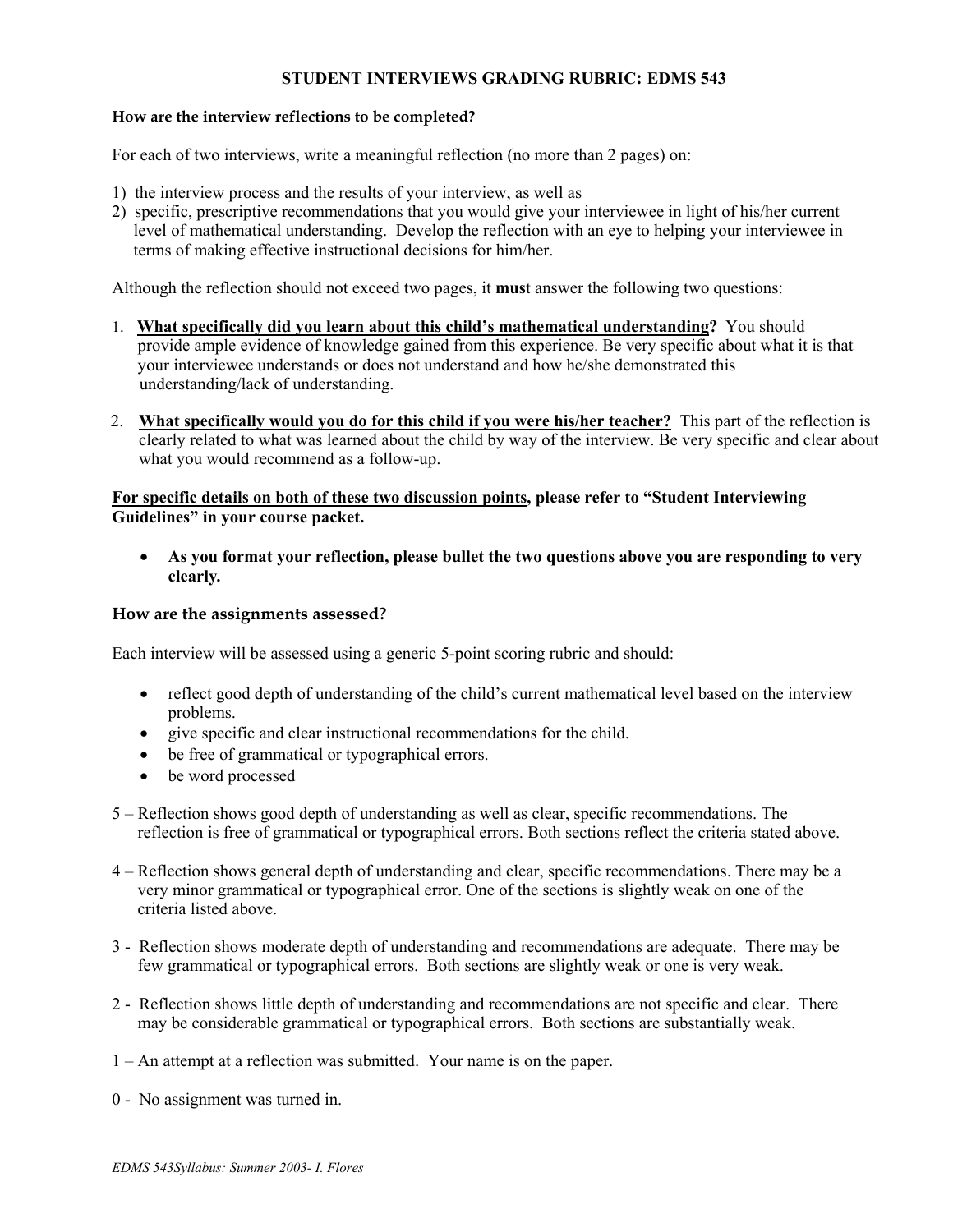## **REFLECTIONS GRADING RUBRIC: EDMS 543**

#### **How are the reflections assignments to be completed?**

Write a meaningful reflection (no more than 4 pages) based on assigned readings, class activities, and discussions. Develop that reflection with an eye to demonstrating that you both read and understood the readings, class discussions, and activities. Do not plagiarize or quote the readings. Paraphrase and critically analyze only. Since there is an assigned reading per class session, weave the ideas from all the readings contained in into your reflection. (Occasionally a reading may assigned from a source other than the course textbook).

Although the reflection should not exceed 4 pages, it **mus**t answer the following two questions:

- 1. **What did I learn from the readings, classroom activities, and discussion?** This section is in your own words and is clearly written with a distinct description of what you learned. It provides ample evidence that you read and synthesized the reading material and understood class discussions and activities.
- 2. **How am I going to use what I learned in teaching children mathematics?** This section is clearly related to applying what was learned to classroom practice. The relationship of the readings, class discussion, and class activities to the classroom should be evident in the description of teaching practice, curriculum, classroom management, and/or developing students' mathematical thinking.

#### **How are the readings assignments assessed?**

Your paper will be assessed using a generic 5-point scoring rubric and should:

- reflect good depth of understanding the MAIN ideas as well as application to the classroom.
- be free of grammatical or typographical errors.
- be word processed according to specific directions given in the course syllabus under "Weekly" Assignments".
- 5 Reflection shows good depth of understanding the MAIN ideas as well as application to the classroom. The reflection is free of grammatical or typographical errors. Both questions answered reflect the criteria stated above.
- 4 Reflection shows general depth of understanding the MAIN ideas and application to the classroom. There may be a very minor grammatical or typographical error. One of the questions answered is slightly weak on one of the criteria listed above
- 3 Reflection shows moderate depth of understanding the Main ideas and application to the classroom. There may be few grammatical or typographical errors. Both questions answered are slightly weak or one is very weak.
- 2 Reflection shows little depth of understanding the Main ideas and application to the classroom. There may be considerable grammatical or typographical errors. Both questions answered are substantially weak.
- 1 An attempt at a reflection was submitted. Your name is on the paper.
- 0 No assignment was turned in.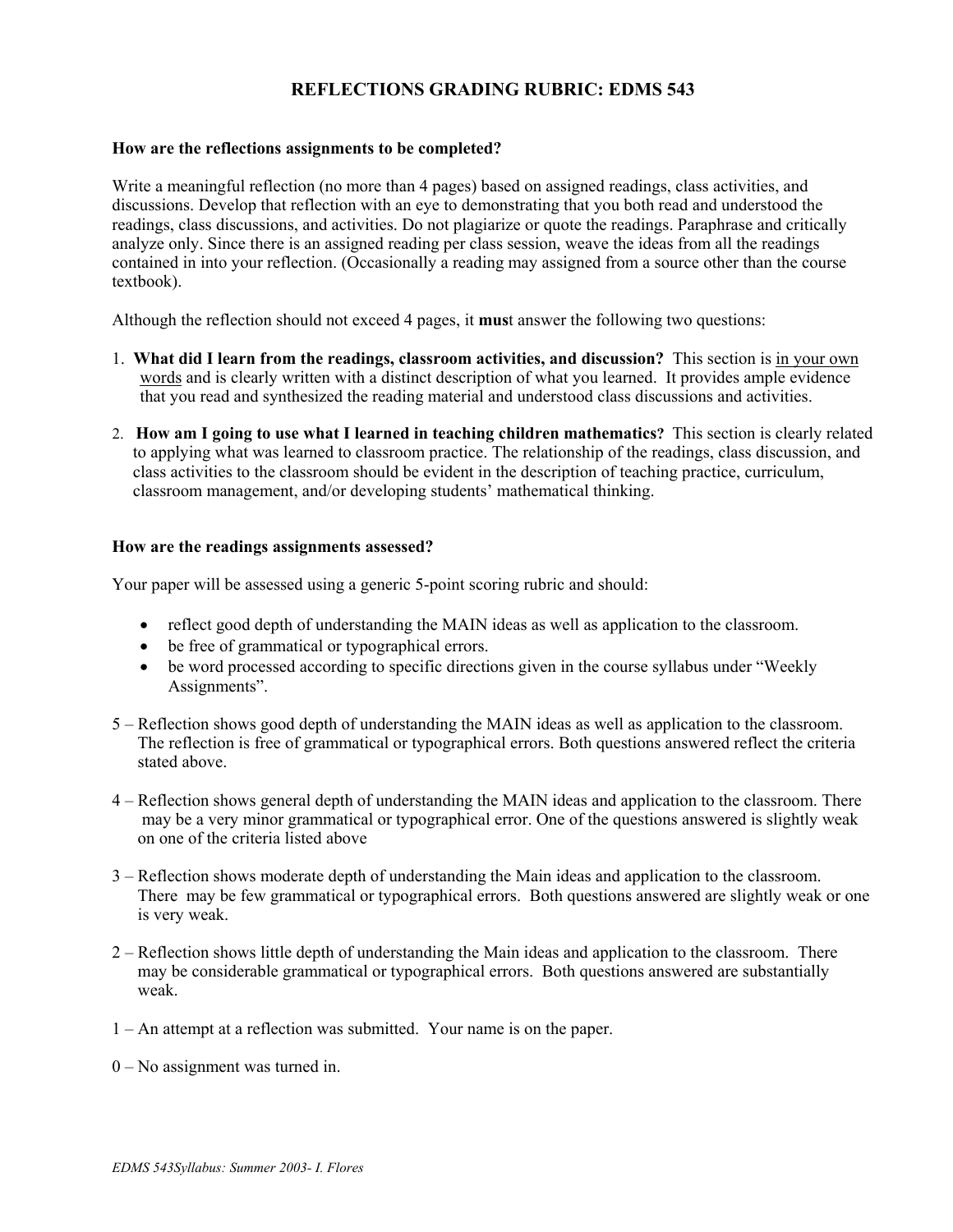#### **STUDENT INTERVIEWING GUIDLINES**  EDMS 543 – Summer 2003

These assignments are designed to give you an opportunity to focus on a single child's thinking about mathematics. It will also help you to improve your use of inquiry for assessment purposes and to better understand elementary level students with different understandings.

I recommend that you have a partner for interviewing, if possible. **One** partner would be especially helpful for note-taking and additional insights into the child's thinking. As a pair, you would interview one child. Each person would then be responsible for writing up his/her own follow-up reflection. Papers should be submitted together, **along with the student work** (no names on the work, please

Interviews will be directed toward primary (K-2) or upper elementary (3-5) students. Therefore, if possible, students who are observing/student teaching in a K-2 classroom might want to pair with a student observing/ student teaching in a 3-5 classroom in order to be able to access students in these grade bands.

**Be aware that each interview option is grade band specific and your interviewee should be in that grade range. You will turn in a non-optional "Practice Interview" due as per the course schedule in the syllabus. The second interview is left to your choice from among other specified mathematical content areas. Interviews are due according to a predetermined schedule attached to the syllabus.**

## **Prior to the interview**

- You should arrange with a teacher (or parent of a child you know) to interview one child for 20- 30 minutes in a quiet place outside of the classroom, if possible (or at his/her home).
- Ask the teacher (or parent) what manipulatives the child has experience using and see if it is possible to have these materials available during the interview. You will always want paper and pencil and the appropriate manipulatives for each interview. Be considerate of the type of manipulative you give the child for each interview. For example, you would not want to give the child marbles as the manipulative if the interview questions deal with "pizza". Or you would not want to give the child coins if the interview questions deal with sharing cookies. **Do not give food items such as gum, cookies or candy for manipulatives, as these may be distracting to the child as well as prohibited in his/her diet. You can, however, make construction paper cut-outs of these items if they are referred to in the interview questions. Be creative and discriminating about manipulatives for each interview!**
- Develop a list of questions you may want to use if the child is not forthcoming with a response. For example, if the child says, "I just knew it", you might respond with, "What did you think about first?" or, "If you were helping a friend, how would you explain what you did?"

## **During the interview**

Work with the child individually. Begin the interview by informing the child that you will be giving him/her a series of math problems to solve and that you are interested in his/her thinking process and in the strategies s/he uses to solve these problems. Tell the child that s/he can solve the problems in any way s/he wants. Introduce the child to the manipulatives available and inform him/her that s/he may use them if s/he wishes.

EDMS 543 - Interviewing Guidelines (I. Flores)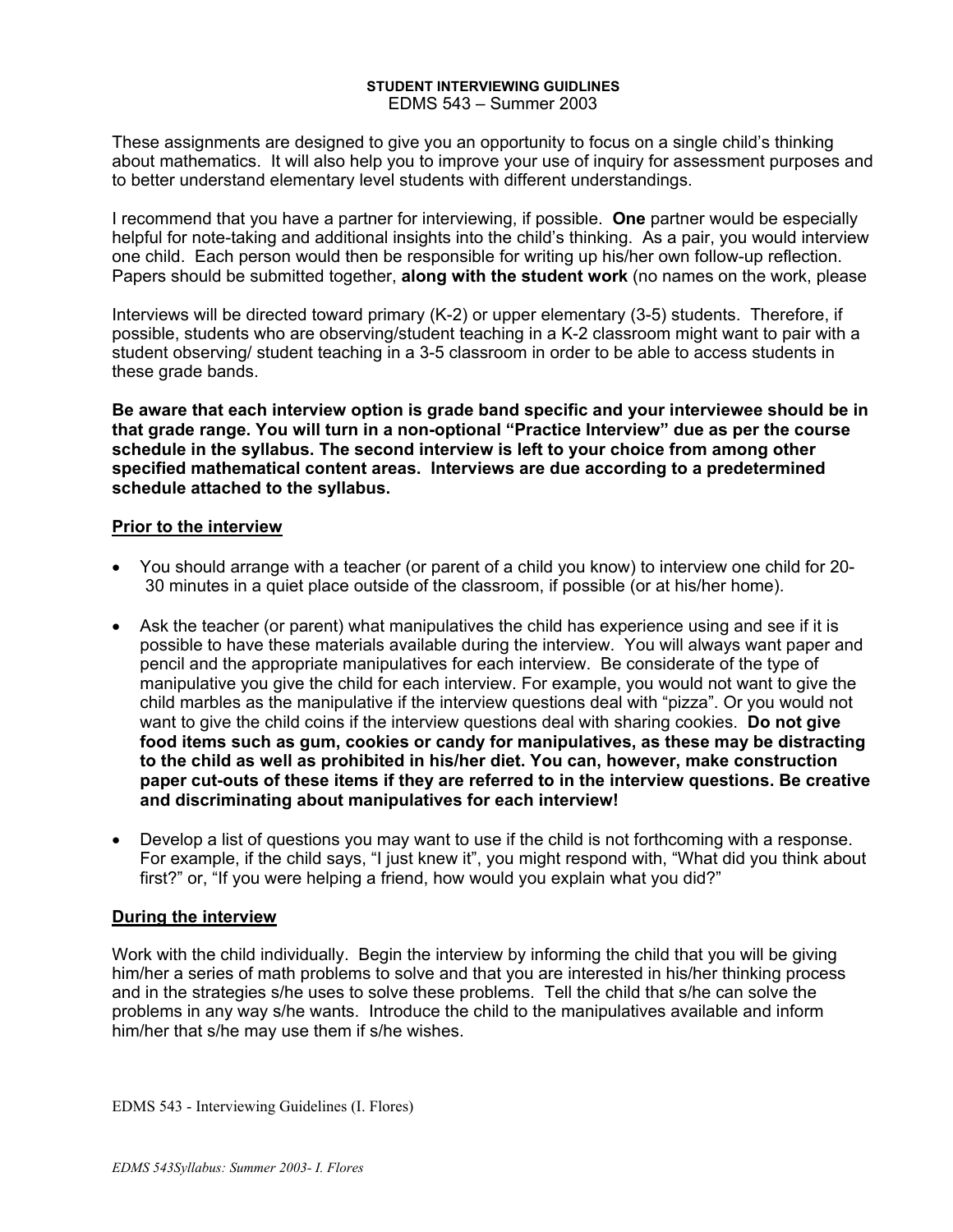You should provide the child with a written copy of each problem from the interviews you received in class--only give the child one written problem at a time (not the entire interview). Orally read each problem along with the child and provide him/her with sufficient time to complete each problem.

After the child answers each problem, you should ask a variety of probing questions that will help you to better understand the child's thinking and to assess his/her mathematical understanding. **You will want to note the questions you ask and the child's responses,** and it may be necessary to ask the child to wait while you are writing--it is OK to ask the child to wait. **You should not tape-record/video-tape the interview without parental permission.** 

## **During the interview, be sure to consider the following:**

- The best thing you can be is genuinely curious. Remember, the point of the interview is to discover how the child thinks--**NOT** to guide the child to the correct answer.
- Be careful to respond similarly to correct and incorrect answers. Be curious about all solution strategies-not just the ones leading to incorrect solutions.
- Your primary role is to listen. Make sure you allow enough "wait time"--children need time to think before answering.
- • **THE FOLLOWING STRATEGIES ARE RECOMMENDED TO PRESERVE THE DIGNITY OF THE LEARNER:** 
	- 1. Attempt to first find out if the child can solve a given problem on his/her own without support.
	- 2. If the child is having difficulty with a given problem, provide support such as saying "how might drawing a picture of this problem help you?" or "how might these manipulatives help you think through this problem?"
	- 3. If after providing support the child is still unable to solve the problem, it is very important to provide the child with a follow-up question that still relates but that the child will be able to solve. This might entail making the numbers in the problem smaller or more manageable.

These strategies also provide you with determining if the child can solve the problem on his/her own, with support, or not at all, and the child still feels good about his/her ability.

If you end an interview early for any reason, be sure to discuss your reasoning in your write-up.

#### **After the interview**

You (and your partner) should each write a reflection (with line spacing of 1.5 and no more than two pages in length) that includes a clear discussion on **each** of the two bulleted points under the "Grading" section that follows.

## **NOTE: PLEASE ANSWER THESE QUESTIONS THOROUGHLY!! FULL CREDIT WILL NOT BE GIVEN UNLESS BOTH QUESTIONS ARE ADDRESSED!!**

EDMS 543 - Interviewing Guidelines (I. Flores)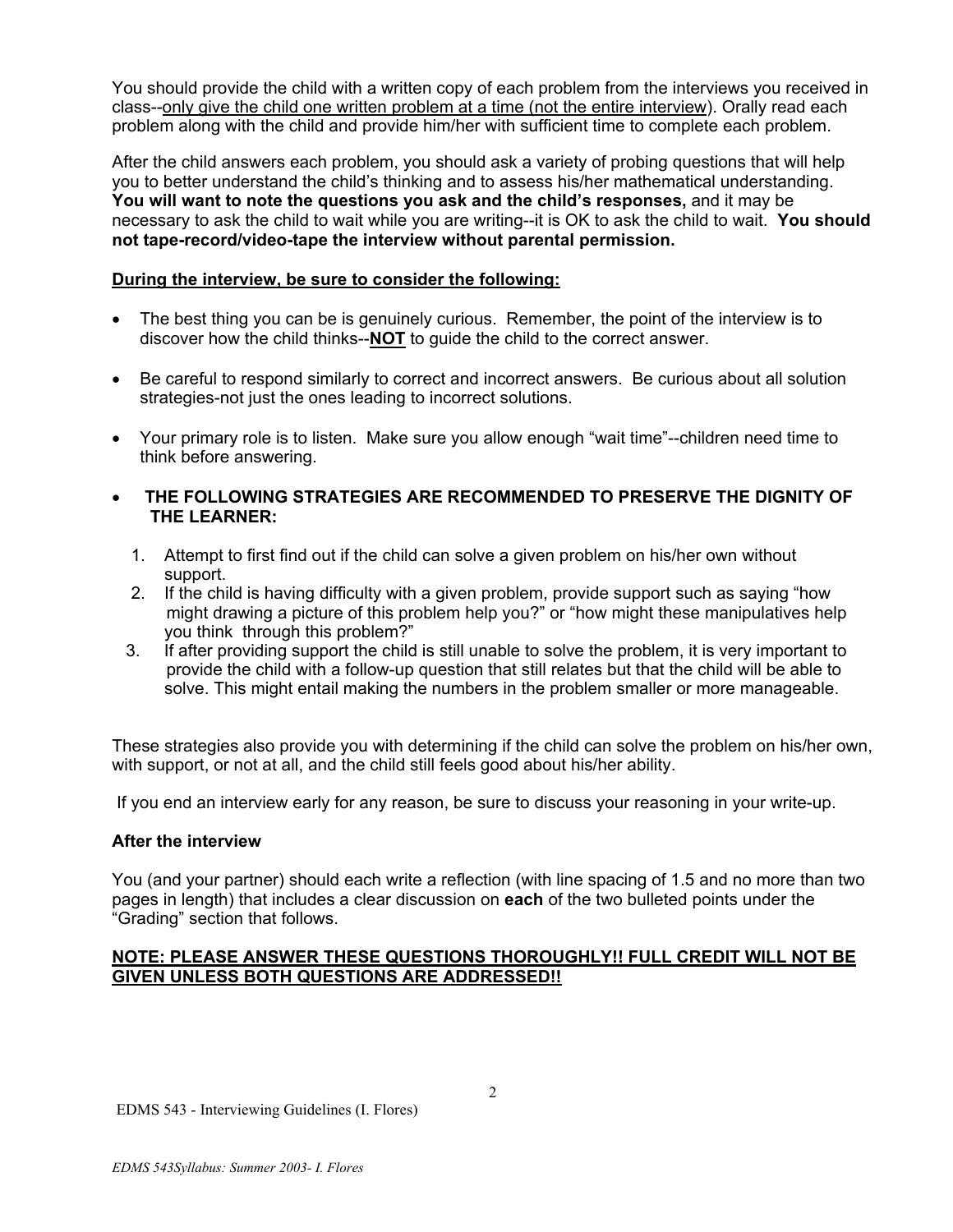## **Grading:**

Each interview will be graded according to a 5-point scoring rubric. **The grading rubric will detail and describe the grading criteria and levels 0 - 5**. Specifically, I will be looking for nicely written papers that clearly and specifically express what you learned about:

- What specifically did you learn about this child's mathematical understanding? Here you will want to make claims about the mathematics your student understands or doesn't understand. I am looking for more of an explanation than just your student could or couldn't solve a particular problem. You should briefly explain what the child said and did for each interview question.
- What specifically might you do for this child if you were his/her teacher? Here you might want to include discussions about such issues as curriculum, instructional strategies, etc. You **must** give at least 2 examples of word problems or clearly defined tasks you would give this child as a follow-up to your assessment of this child's current level of mathematical understanding in relation to the interview questions. For example, it is not enough to say that you would give your interviewee more fraction word problems, or would add manipulatives to this child's mathematical activities. Write out specific fraction word problems and the specific manipulative(s) you would use and in what context you would use them if these are your recommendations for your interviewee.

**\*NOTE:** When you turn in your write-up, you should also **include the child's written work** (if it exists) with the child's name removed. If it does not exist, please explain why. For all interviews, submit your reflection together with your partner's reflection and the child's work. Paper-clip (do not staple) this packet together.

**\*\*Interviews are due the class session that relates to the given content area in the interview (refer to syllabus).** 

**\*\*\*Please see me if you need clarification on any aspect of the interview assignments.**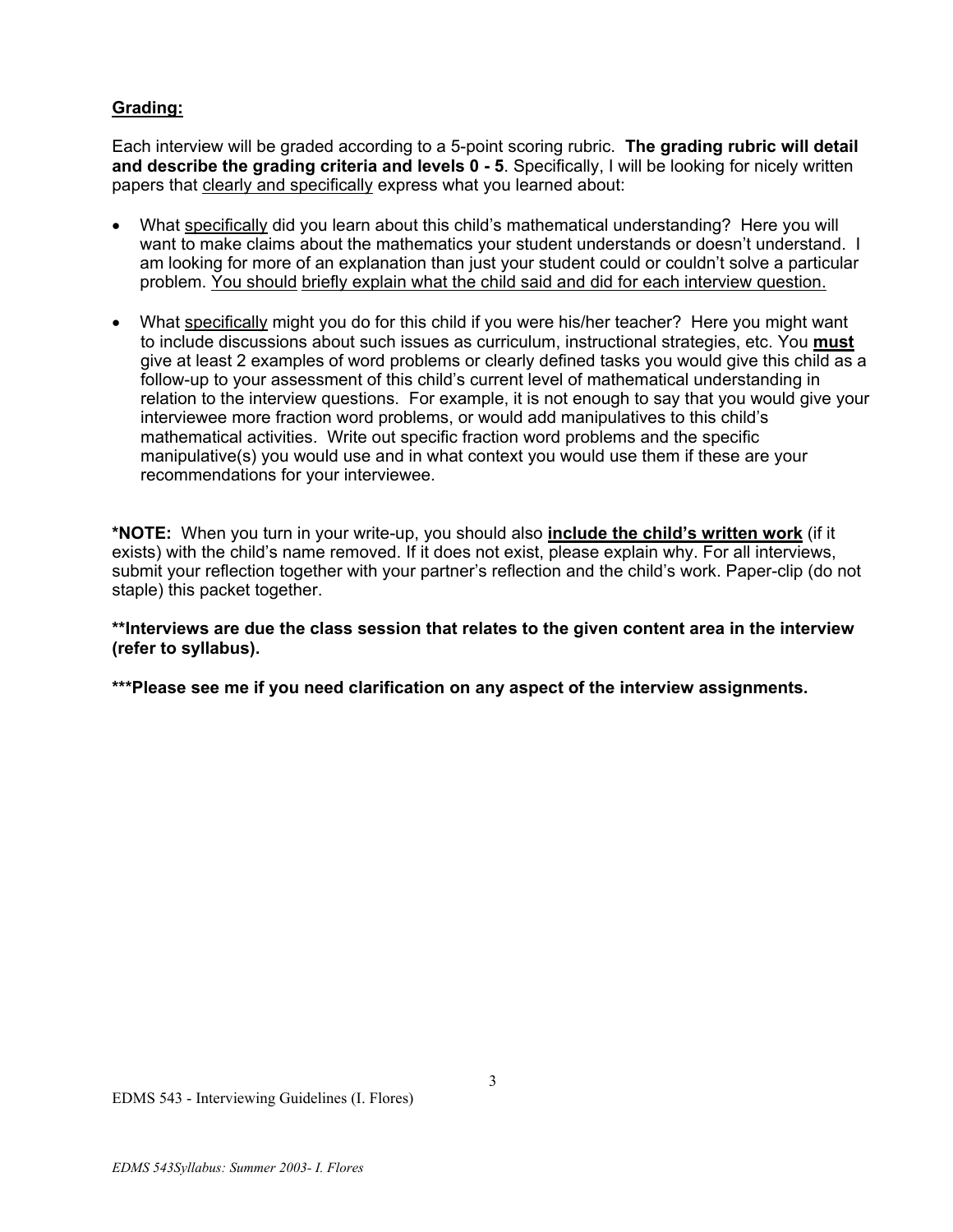#### **CLASSROOM PRESENTATION GUIDELINES:**

EDMS 543 (Summer 2003)

#### Purpose

The purpose of this activity is to assess your ability to create and teach a **reform-minded** mathematics lesson designed for a stated grade or grade-level span, e.g. K-2, 3-4, etc. (your choice). That is, students will participate in the design, construction, and presentation of a **reform-minded mathematical activity** which focuses on **children's mathematical thinking**. In class we will collectively determine some of the key elements to reform-minded teaching methods which enhance children's mathematical thinking. **For this assignment, your goal should be to merge theory and practice in order to enable students to understand a mathematical topic and make connections among ideas related to this topic. In addition, your activity should promote student engagement, curiosity, flexibility, and persistence in solving mathematical problems.** 

Goals related to your participation in this activity include learning how to distinguish reform-minded lessons from traditional approaches, becoming acquainted with resources to support your teaching of mathematics and where to access those resources, and exploring the decision-making teachers experience when developing lessons for their students. You will be provided with an opportunity to practice teaching mathematics while you are learning about reform-minded mathematics in class. In addition, you will receive copies of your peers' lessons in an effort to begin a mathematics resource file.

#### **Who?**

Students will work in small groups of approximately two individuals on a particular mathematical topic (options for topics and group member decisions will be determined in class ).

Select a group you can easily meet with after/before class. It is often desirable to select people who bring different talents to a group. Sometimes it is necessary to determine who lives close to you, as you may decide that on occasion it is best to get together other than at the CSUSM campus. These suggestions may help your group in dividing the work equitably as well as take advantage of group members' expertise.

#### **Plan of Action:**

When planning your activity, you should try to be **CREATIVE** while effectively incorporating the key components of the reform ideas into the activity. Your group should consider creating an integrated lesson that incorporates another content area such as language arts, social studies, science, etc. This integrated approach to teaching is very effective both in terms of student learning and classroom time considerations. **Warning:** Be careful not to lose sight of the mathematical issues in your fun activity!

#### Your group should:

• Decide on a specific mathematical objective you want your students to learn. You must create a **unique activity** on which to base your lesson plan. It should not be taken directly from a textbook or any other

elementary mathematics resource. **It should be the group's original creation and design.** 

• Find an equitable way to divide up the work load so that everyone participates fully in the design and implementation of your activity. At the conclusion of your activity, you will each be asked to evaluate each group member's participation and contribution. In addition, your peers may assess your activity and make recommendations and comments on a scoring template.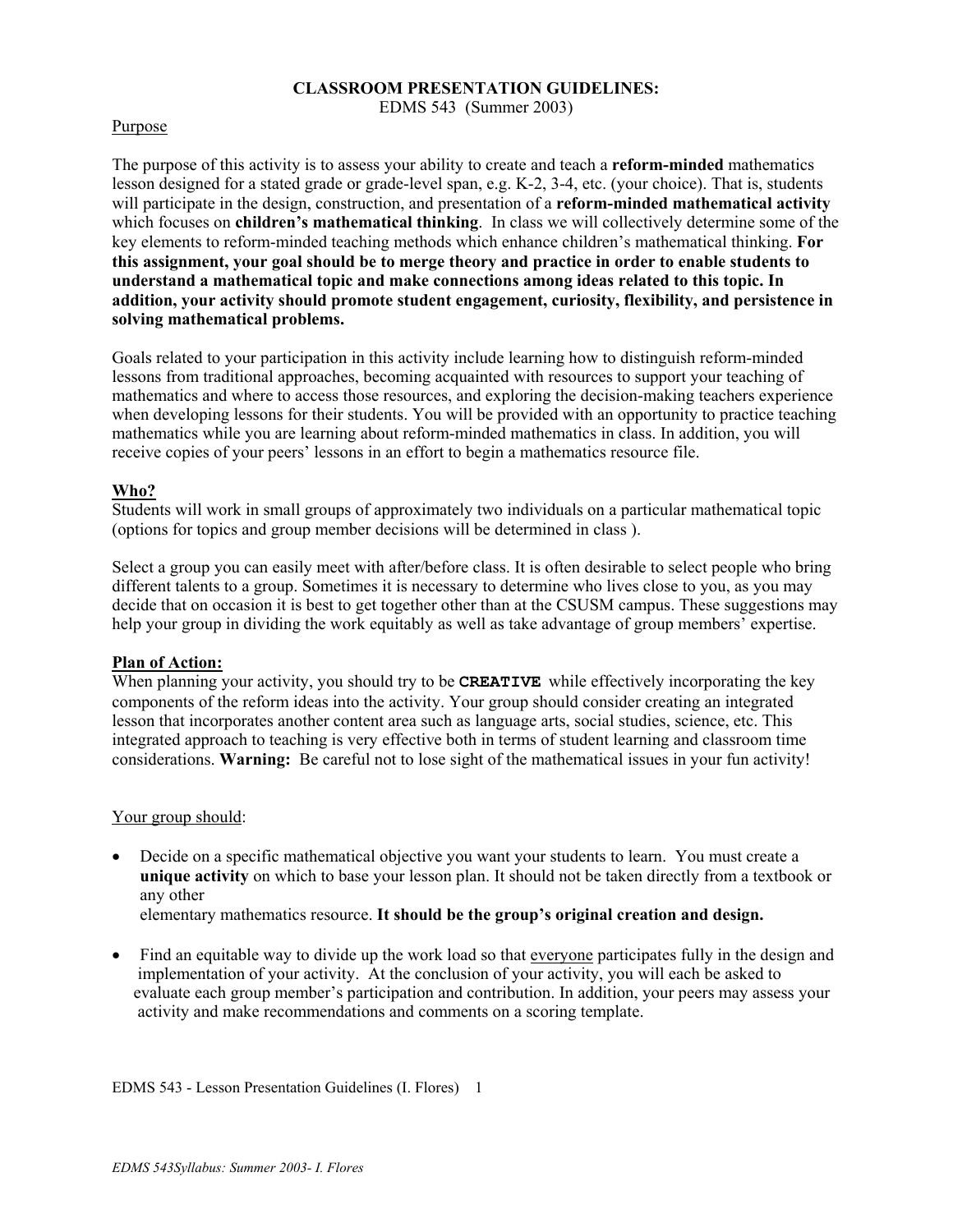- Be certain that your activity does not lose sight of your mathematical objective. Continually ask, "What will all students be able to learn from this activity?" The answer to this question should be in alignment with your objective.
- Make certain that your lesson is in concert with *The California Mathematics Content Standards* document. (You certainly need to make good use of this document when you design you lessons. As future educators, all your mathematics lessons **must** always align with these standards.)
- Meet with me prior to the date of your presentation **Your group must decide on and set a date to meet with me for this purpose. This meeting can be either after class or during my office hours.** One of the primary purposes of this meeting is to provide me with an opportunity to work with each of you on a more individual basis so that I can help you learn to design effective mathematical activities. Consulting with me in advance gives your group an advantage in knowing you are on the right path. Please feel free to discuss ideas with me at any time (I will be happy to provide you with ideas/suggestions after your have thought about the ideas on your own). I will expect you to have prepared ideas for your presentation and to show me some of the resources you have identified for your lesson plan packet during this meeting.
- Prepare and rehearse to feel comfortable teaching your lesson in advance so that you might modify your presentation based on what you learn from rehearsal. You should always keep in mind that your **lesson should be grade appropriate**. Furthermore, you will want to practice your activity with others so that you know how long the lesson will take. Since your audience (your peers) are often pre-occupied, stressed out and tired, you should make sure that your anticipatory set or introductory motivator is very good.

## **ABOUT INSTRUCTIONAL RESOURCES FOR YOUR LESSON TOPIC… (worth 20%)**

- **Investigate what information is available that relates to your topic. You are required to compile a thorough, effective list of such resources to demonstrate evidence that you are able to provide students with access to a balanced and comprehensive mathematics curriculum**. **A balanced program of mathematics instruction consists of interrelated components that promote and enhance student learning and understanding: conceptual understanding of the logic and structure of mathematics, problem-solving skills in mathematics, and computational and procedural mathematical skills. A balanced mathematics curriculum also purports to interrelate ideas and information within and across mathematics and other subject area.**
- For example, you might begin by investigating what the National Council of Teachers of Mathematics (NCTM) *Teaching Children Mathematics* or *Arithmetic Teacher* journals can offer in the way of providing you with suggestions. The CSUSM library carries *Teaching Children Mathematics* (look under the "mathematics" section of the journals rather than education). The NCTM also has numerous publications and resources that would be helpful to you as you design your activity. **Be certain to seek out other mathematics journals that would be relevant to your assignment.** You are also **required** do a thorough search on the **Internet** to locate other resources, including but not limited to, elementary mathematics journal articles related to your topic.

2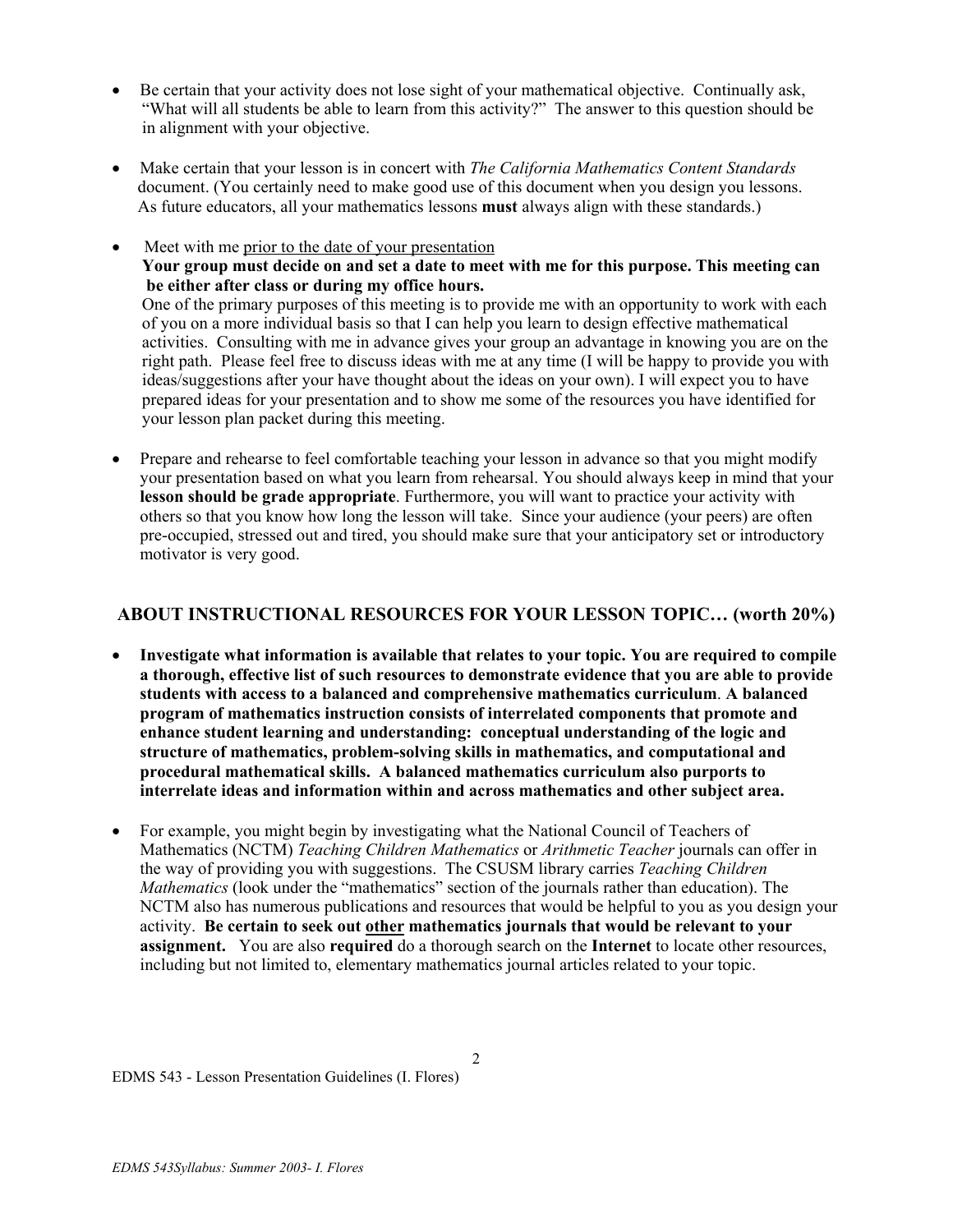- **Technology resources that may facilitate the teaching and learning process are also to be researched and analyzed.** These include but are not limited to relevant software, multimedia, computer-assisted instruction, and productivity and presentation tools. You may want to consult with your master teacher for ideas regarding technologies that would add value to teaching your elementary mathematics lesson.
- It is hoped that you will learn about and begin to use appropriate computer-based technology to facilitate the teaching and learning process. Your goal as a professional educator is to consider the content you will teach and be able to select the appropriate technological resources to support and enhance learning for **all** students in relation to their prior experiences and level of academic accomplishment.
- **Children's literature** relating to mathematical ideas is very abundant and may be accessed in libraries, teacher supply store, bookstores, and on-line (Amazon.com, etacuisenaire.com, mathsolutions.com, e.g.). Don't forget your master teacher! Your resources page should list several examples of children's literature related to your topic.
- **Teacher reference books and support materials** include mathematics textbooks and other books relating to elementary mathematics content areas. An example is *Navigating Through Geometry in Grades 3-5* by M. K. Gavin et al (NCTM).
- Critically and carefully analyze **any and all resources** accessed, including those from the Internet. Keep in mind that you want to align your lesson with reform-minded mathematics methods and resources which reflect those attributes of effective teaching and learning as discussed in class.
- Other sources to gather ideas from: the San Diego County Office of Education, teacher supply stores, and of course, your master teacher.

## **ABOUT YOUR PRESENTATION DAY…(WORTH 15%)**

• Each group will present their activity to the class which should last no more than 40 minutes including

closure.Each group member should have some role in the presentation.

- On the day of your presentation, your group will need to turn in one nicely prepared document which will include the lesson plan for your activity. Your lesson plan packet must include a separate **"RESOURCES" page(s)** consisting of all teacher support materials, children's literature, journal articles, software, multimedia, etc., that relate to your topic. **These must be in bibliographic citation format**: author, date, title, city, and publisher. If citing journal articles, also include journal title, volume, journal article title, author, and page numbers.
	- 1. Teacher support materials/reference books
	- 2. Children's literature
	- 3. Relevant journal or research-related articles
	- 4. Annotated WWW sites which you used or which would be of interest to your peers
	- 5. Children's mathematical software and/or support technologies
	- 6. Manipulatives or learning tools (if possible) that you could identify and recommend to your peers as useful in enhancing the content area and concepts presented in your lesson.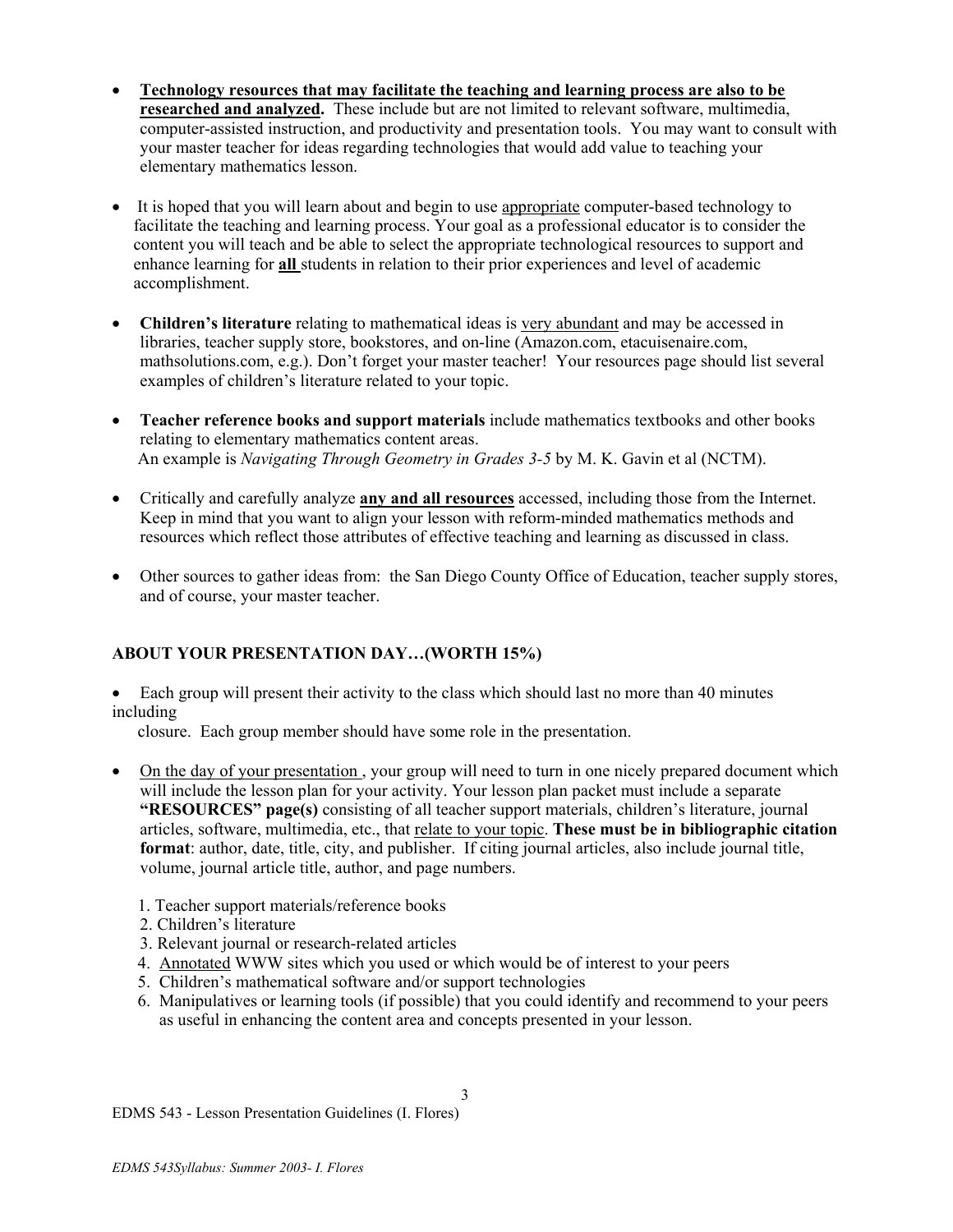• Include any useful information that you found when researching your topic so that your colleagues can learn from your work ( Do not include duplicated pages from teacher workbooks; rather, provide citations). If each group prepares a packet of materials that is filled with important information, and we share that information in class, then you will each have a wealth of information on some of the important mathematical topics for use when you teach! Your support materials must be complete enough to support replication of the lesson you present.

## **Grades:**

In this assignment, which will be worth 35% of the total grade for the course, I am as interested in the process your group goes through as much as the final product. I really want this to be an opportunity for you to learn and grapple with such things as where to go for mathematics resources, how to prepare lesson plans and what to consider when writing a lesson plan, the challenges of teaching your mathematics lesson, etc**. The 5-point grading rubric for this assignment will be based on the degree that the following criteria are met:** 

- 1. Your lesson plan and activity should reflect reform-minded teaching and learning methods whereby **all** children learn mathematical concepts and procedures with understanding, and reflect and communicate their knowledge as they engage in interesting and problematic tasks. In addition, your lesson must adhere to The California Mathematics Content Standards. The California standards addressed by your lesson plan and activity should be listed by number and annotation in your lesson plan.
- 2. A complete, detailed, informative lesson plan packet which should specify grade level, content area, state specific goals, learning objectives, time frame, materials used, activity procedures, provide for closure or debriefing, and assessment methods. In addition, all resource components must be included as discussed above.
- 3. **The lesson plan should follow SDAIE methods of instruction, including accommodation for cultural and linguistic diversity (second language learners) as well as special needs learners (learning and physically challenged students as well as GATE students). You lesson plan should provide for differentiated teaching strategies to meet the mathematical needs of special populations.**
- 4. A clear presentation of the lesson plan which **focuses on children's mathematical thinking wherein** they can build new mathematical knowledge through problem solving, provide rationales for their solutions, make connections among and between mathematical ideas, and eventually are able to apply and generalize what they have learned to new situations.
- 5. A plan for student assessment/evaluation must be included in your activity and lesson plan. Be specific as to how you will determine that each student has "arrived" to his/her intended destination- your goals and objectives for them in the lesson. You should also include formative (ongoing) assessment during your activity/lesson. Therefore, both formative and summative assessment methods must be included in your activity and lesson plan.

**Your lesson should be creative and unique, should make good use of what we know about how students think (within the context of your chosen topic), is grade appropriate, is well thought out and prepared, is sensitive to the needs of** all **students, and reflects reformminded teaching methods. This is a time for you to try things out and to make mistakes in the execution of your lesson plan activity. Your classmates may provide you with feedback for your information only.** 

\*\* YOUR PRESENTATION IS DUE ACCORDING TO THE COURSE SCHEDULE IN THE SYLLABUS.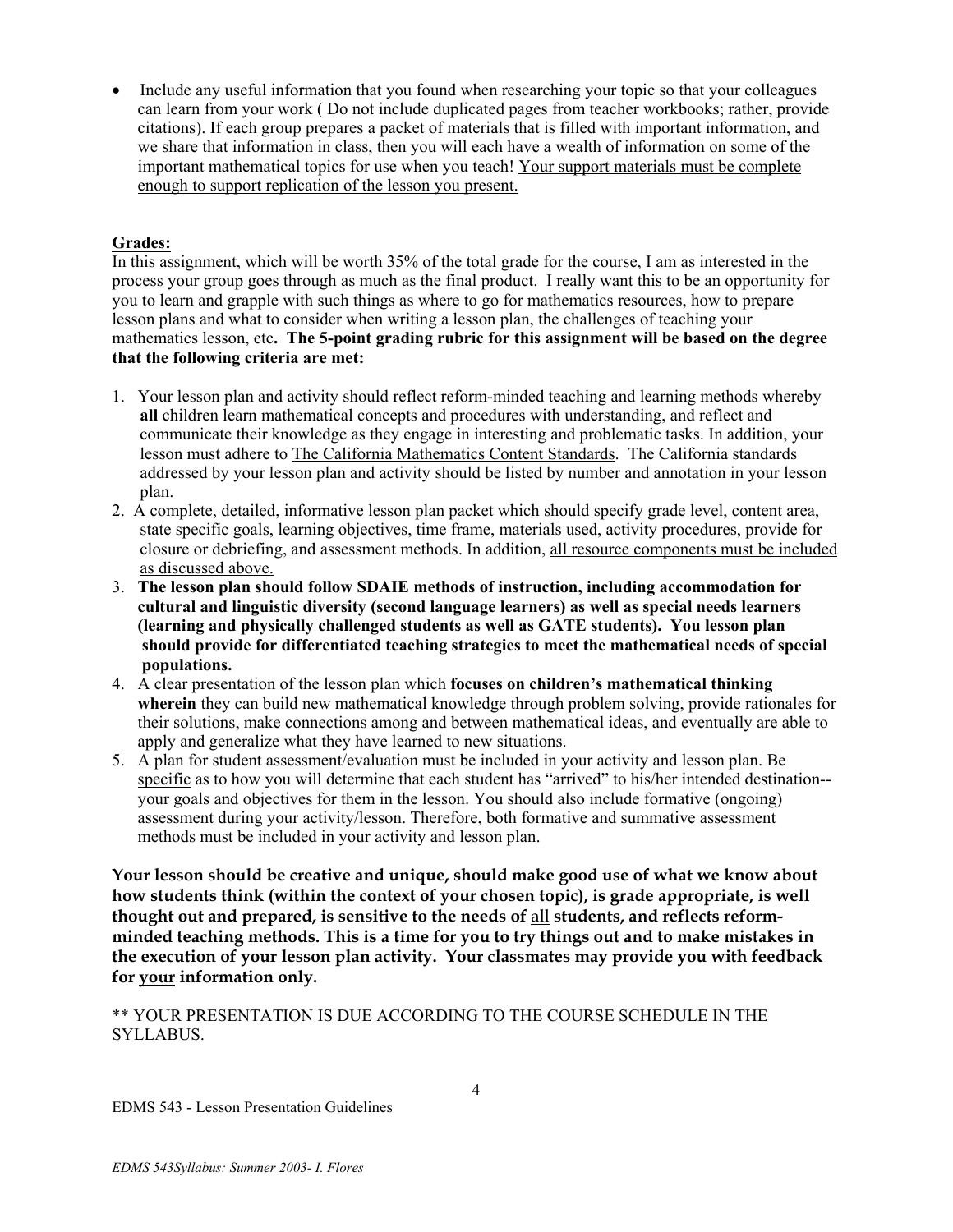#### **Lesson Presentation Scoring Template EDMS 543 NOTE: See assignment sheet for details**

**Presenters:** 

**Date: Grade:** 

**Start Time: End Time:** 

**General Comments** 

## **Scoring Rubric**

| <b>Score</b> |    | <b>Scoring Element</b>                                                         |
|--------------|----|--------------------------------------------------------------------------------|
|              | А. | <b>Mathematics Reform in Alignment with CA Mathematics Content Standards -</b> |
|              | В. | <b>Support Materials and Lesson Plan -</b>                                     |
|              |    | Diversity -                                                                    |
|              | D. | <b>Student Thinking -</b>                                                      |
|              |    | Assessment -                                                                   |

#### **Document Check**

**1. Lesson Plan** 

#### **2. Resources**

- **a. Children's Literature**
- **b. Teacher References/Support Materials**
- **c. Journal Articles**
- **d. Annotated Web Sites/Internet Resources**
- **e. Use of Technology**

## **Commendations/Recommendations**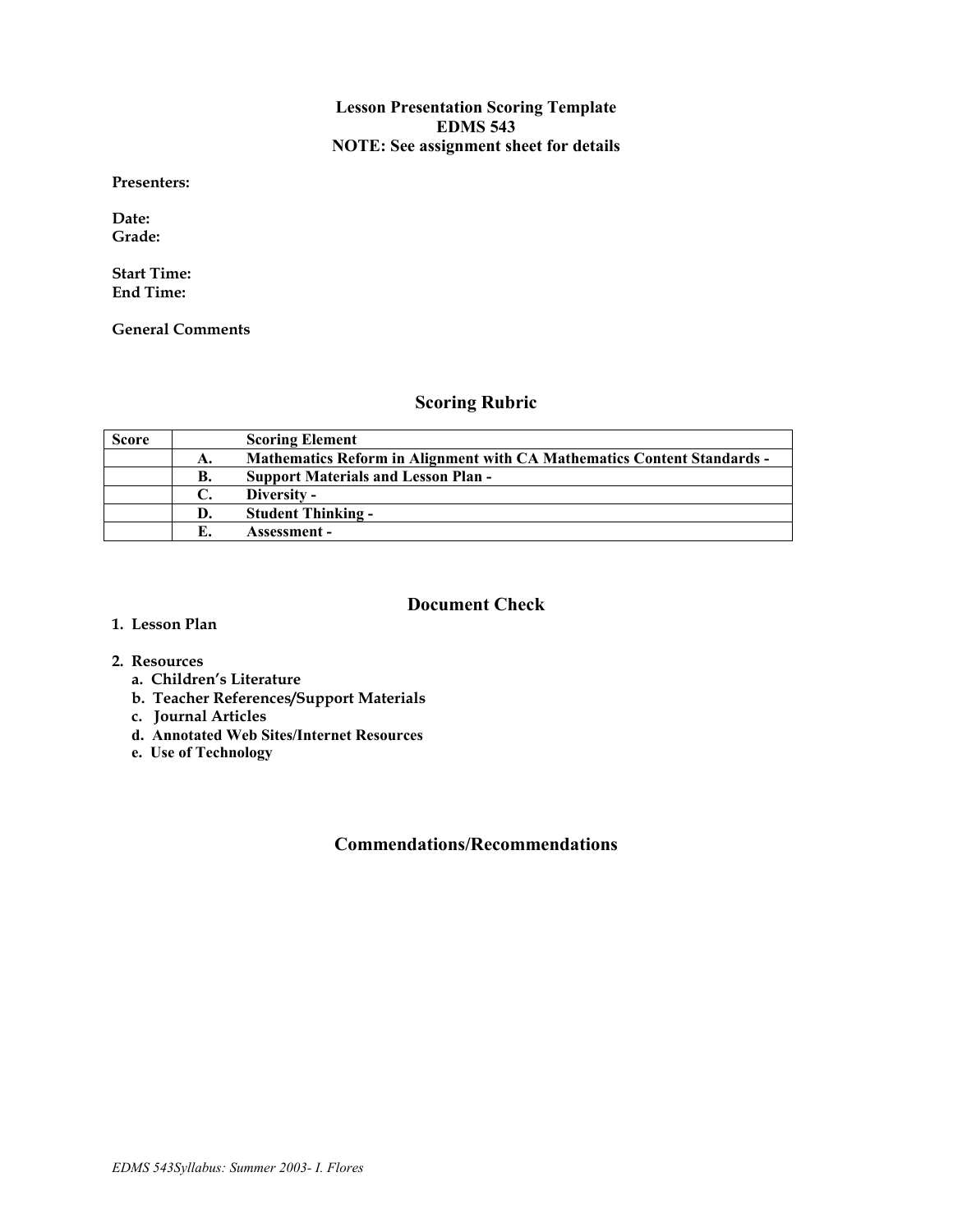## **Lesson Presentation Assignment**

EDMS 543

|                    |                      | <b>Nearly</b>        |                            |                      |
|--------------------|----------------------|----------------------|----------------------------|----------------------|
|                    | <b>Developing</b>    | <b>Meets</b>         | <b>Meets</b>               | <b>Exceeds</b>       |
| <b>TPE 1, 1a</b>   | Candidates' lesson   | Candidates' lesson   | Candidates' lesson         | Candidates' lesson   |
| Subject Specific   | plan and             | plan and             | plan and                   | plan and             |
| Pedagogical skills | presentation         | presentation         | presentation               | presentation         |
| for MS Teaching    | demonstrates little  | demonstrates some    | demonstrates               | demonstrates         |
| Assignment         | to no                | understanding of     | considerable               | exceptional          |
| (Teaching          | understanding of     | how to teach the     | understanding of           | understanding of     |
| Mathematics in a   | how to teach the     | state adopted        | how to teach the           | how to teach the     |
| Multiple Subject   | state adopted        | academic content     | state adopted              | state adopted        |
| Assignment)        | academic content     | standard in          | academic content           | academic content     |
|                    | standard in          | mathematics          | standard in                | standard in          |
|                    | mathematics          |                      | mathematics                | mathematics          |
| TPE <sub>4</sub>   | Candidates' lesson   | Candidates' lesson   | Candidates' lesson         | Candidates' lesson   |
| Making Content     | plan and             | plan and             | plan and                   | plan and             |
| Accessible         | presentation will    | presentation will    | presentation will          | presentation will    |
|                    | demonstrate little   | demonstrate some     | demonstrate                | demonstrate          |
|                    | to no                | understanding in     | considerable               | exceptional          |
|                    | understanding in     | the use of           | understanding in           | understanding in     |
|                    | the use of           | pedagogical          | the use of                 | the use of           |
|                    | pedagogical          | strategies that will | pedagogical                | pedagogical          |
|                    | strategies that will | provide all students | strategies that will       | strategies that will |
|                    | provide all students | access to the        | provide all students       | provide all students |
|                    | access to the        | mathematics          | access to the              | access to the        |
|                    | mathematics          | curriculum           | mathematics                | mathematics          |
|                    | curriculum           |                      | curriculum                 | curriculum           |
| TPE 6, 6a, 6b      | Candidates' lesson   | Candidates' lesson   | Candidates' lesson         | Candidates' lesson   |
| Developmentally    | plan and             | plan and             | plan and                   | plan and             |
| Appropriate        | presentation will    | presentation will    | presentation will          | presentation will    |
| Teaching           | demonstrate little   | demonstrate some     | demonstrate<br>demonstrate |                      |
| Practices – Grades | to no                | understanding in     | considerable               | exceptional          |
| $K-3 & 4-8$        | understanding in     | the use of           | understanding in           | understanding in     |
|                    | the use of           | developmentally      | the use of                 | the use of           |
|                    | developmentally      | appropriate          | developmentally            | developmentally      |
|                    | appropriate          | teaching practices.  | appropriate                | appropriate          |
|                    | teaching practices.  |                      | teaching practices.        | teaching practices.  |

Secondary TPE's for this Assignment

- ¾ TPE 2 Monitoring Student Learning During Instruction
- $\triangleright$  TPE 5 Student Engagement
- $\triangleright$  TPE 9 Instructional Planning
- $\triangleright$  TPE 10 Instructional Time
- $\triangleright$  TPE 11 Social Environment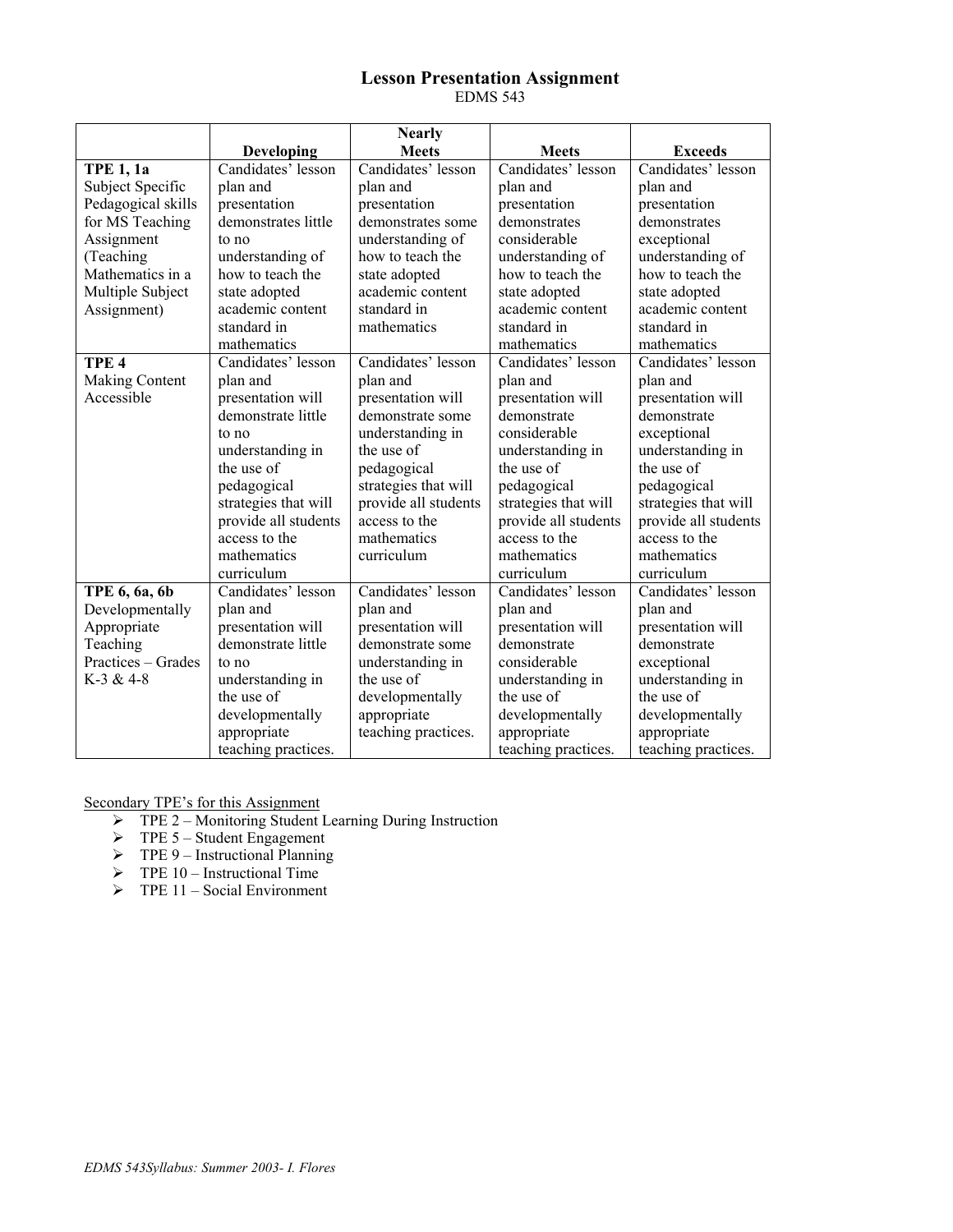#### **Lesson Resources Assignment**  EDMS 543

|                  |                    | <b>Nearly</b>      |                    |                    |
|------------------|--------------------|--------------------|--------------------|--------------------|
|                  | <b>Developing</b>  | <b>Meets</b>       | <b>Meets</b>       | <b>Exceeds</b>     |
| TPE <sub>4</sub> | Candidates'        | Candidates'        | Candidates'        | Candidates'        |
| Making Content   | resources and      | resources and      | resources and      | resources and      |
| Accessible       | descriptions will  | descriptions will  | descriptions will  | descriptions will  |
|                  | demonstrate little | demonstrate some   | demonstrate        | demonstrate        |
|                  | to no              | understanding of   | considerable       | exceptional        |
|                  | understanding of   | how instructional  | understanding of   | understanding of   |
|                  | how instructional  | resources can help | how instructional  | how instructional  |
|                  | resources can help | provide all        | resources can help | resources can help |
|                  | provide all        | students with      | provide all        | provide all        |
|                  | students with      | access to a        | students with      | students with      |
|                  | access to a        | balanced and       | access to a        | access to a        |
|                  | balanced and       | comprehensive      | balanced and       | balanced and       |
|                  | comprehensive      | curriculum.        | comprehensive      | comprehensive      |
|                  | curriculum.        |                    | curriculum.        | curriculum.        |

Secondary TPE's for this Assignment

- ¾ TPE 1a Subject-Specific Pedagogical Skills for MS Teaching Assignments (Teaching Mathematics in a MS Assignment)
- $\triangleright$  TPE 5 Student Engagement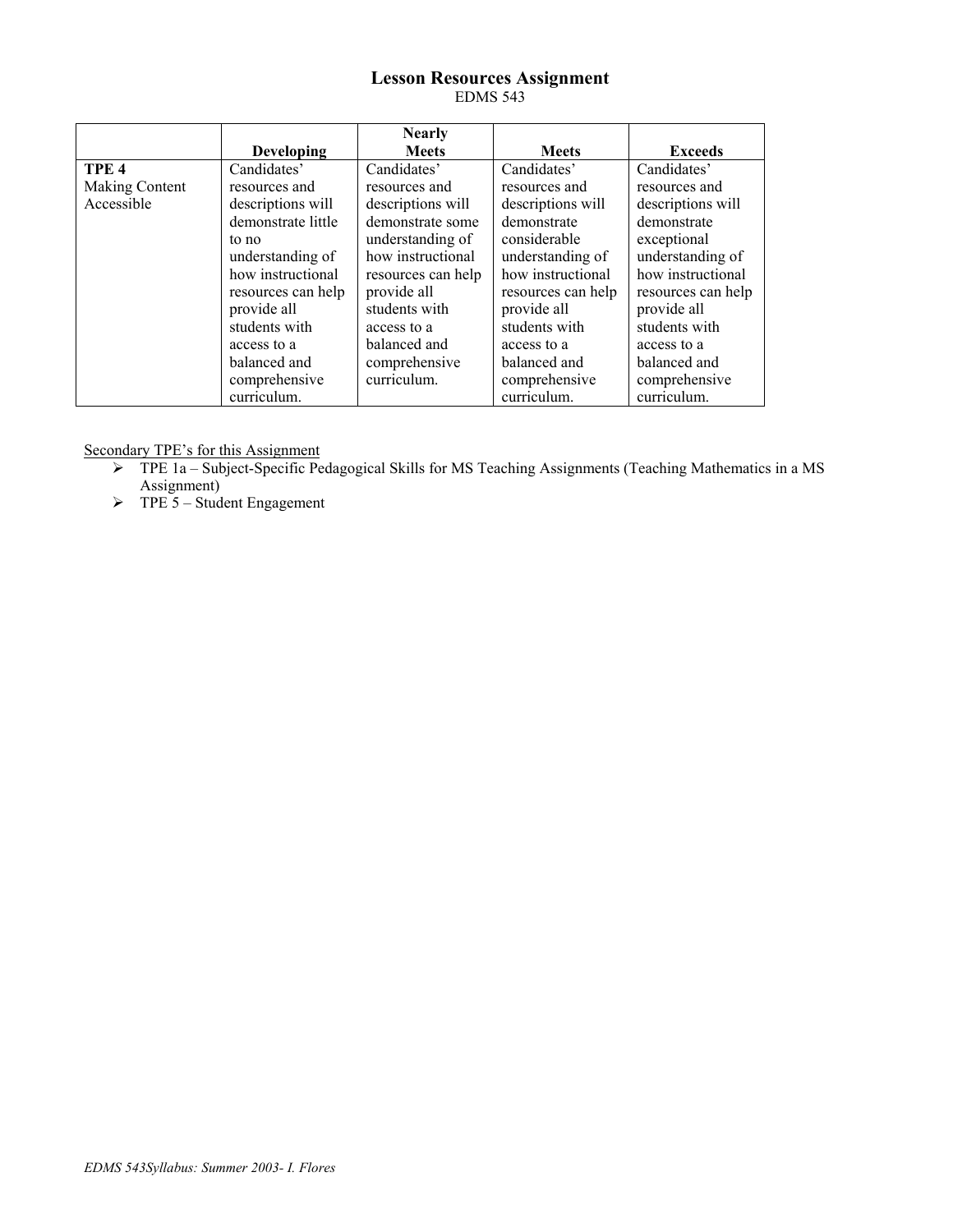# **Student Interview Assignment**

EDMS 543

|                         |                        | <b>Nearly</b>         |                        |                       |
|-------------------------|------------------------|-----------------------|------------------------|-----------------------|
|                         | Developing             | <b>Meets</b>          | <b>Meets</b>           | <b>Exceeds</b>        |
| <b>TPE 1, 1a</b>        | Candidate's            | Candidate's           | Candidate's            | Candidate's           |
| Subject Specific        | assessment and         | assessment and        | assessment and         | assessment and        |
| Pedagogical             | recommendations        | recommendations       | recommendations        | recommendations       |
| skills for MS           | from the student       | from the student      | from the student       | from the student      |
| Teaching                | interview              | interview             | interview              | interview             |
| Assignment              | demonstrates little to | demonstrates some     | demonstrates           | demonstrates          |
| (Teaching               | no understanding of    | understanding of how  | considerable           | exceptional           |
| Mathematics in a        | how to teach the state | to teach the state    | understanding of how   | understanding of how  |
| Multiple Subject        | adopted academic       | adopted academic      | to teach the state     | to teach the state    |
| Assignment)             | content standard in    | content standard in   | adopted academic       | adopted academic      |
|                         | mathematics            | mathematics           | content standard in    | content standard in   |
|                         |                        |                       | mathematics            | mathematics           |
| TPE <sub>2</sub>        | Candidate's            | Candidate's           | Candidate's            | Candidate's           |
| Monitoring              | assessment and         | assessment and        | assessment and         | assessment and        |
| <b>Student Learning</b> | recommendations        | recommendations       | recommendations        | recommendations       |
| During                  | from the student       | from the student      | from the student       | from the student      |
| Instruction             | interview              | interview             | interview              | interview             |
|                         | demonstrates little to | demonstrates some     | demonstrates           | demonstrates          |
|                         | no understanding of    | understanding of how  | considerable           | exceptional           |
|                         | how to monitor         | to monitor student    | understanding of how   | understanding of how  |
|                         | student learning and   | learning and how to   | to monitor student     | to monitor student    |
|                         | how to effectively     | effectively make use  | learning and how to    | learning and how to   |
|                         | make use of this       | of this information   | effectively make use   | effectively make use  |
|                         | information when       | when teaching.        | of this information    | of this information   |
|                         | teaching.              |                       | when teaching.         | when teaching.        |
| TPE <sub>3</sub>        | Candidate              | Candidate             | Candidate              | Candidate             |
| Interpretation          | demonstrates little to | demonstrates some     | demonstrates           | demonstrates          |
| and Use of              | no understanding of    | understanding of how  | considerable           | exceptional           |
| Assessments             | how to effectively     | to effectively assess | understanding of how   | understanding of how  |
|                         | assess students'       | students' content     | to effectively assess  | to effectively assess |
|                         | content knowledge      | knowledge through     | students' content      | students' content     |
|                         | through the use of     | the use of student    | knowledge through      | knowledge through     |
|                         | student interviews.    | interviews.           | the use of student     | the use of student    |
|                         |                        |                       | interviews.            | interviews.           |
|                         |                        |                       |                        |                       |
| TPE <sub>4</sub>        | Candidate's            | Candidate's           | Candidate's            | Candidate's           |
| Making Content          | recommendations        | recommendations       | recommendations        | recommendations       |
| Accessible              | from the student       | from the student      | from the student       | from the student      |
|                         | interview              | interview             | interview<br>interview |                       |
|                         | demonstrates little to | demonstrates some     | demonstrates           | demonstrates          |
|                         | no understanding in    | understanding in the  | considerable           | exceptional           |
|                         | the use of             | use of pedagogical    | understanding in the   | understanding in the  |
|                         | pedagogical            | strategies that will  | use of pedagogical     | use of pedagogical    |
|                         | strategies that will   | provide all students  | strategies that will   | strategies that will  |
|                         | provide all students   | access to the         | provide all students   | provide all students  |
|                         | access to the          | mathematics           | access to the          | access to the         |
|                         | mathematics            | curriculum            | mathematics            | mathematics           |
|                         | curriculum             |                       | curriculum             | curriculum            |

Secondary TPE's for this Assignment

- $\triangleright$  TPE 5 Student Engagement
- $\triangleright$  TPE 6, 6a, 6b Developmentally Appropriate Practices in Grades K-3 & Grades 4-8.
- $\triangleright$  TPE 8 Learning about Students
- $\triangleright$  TPE 9 Instructional Planning